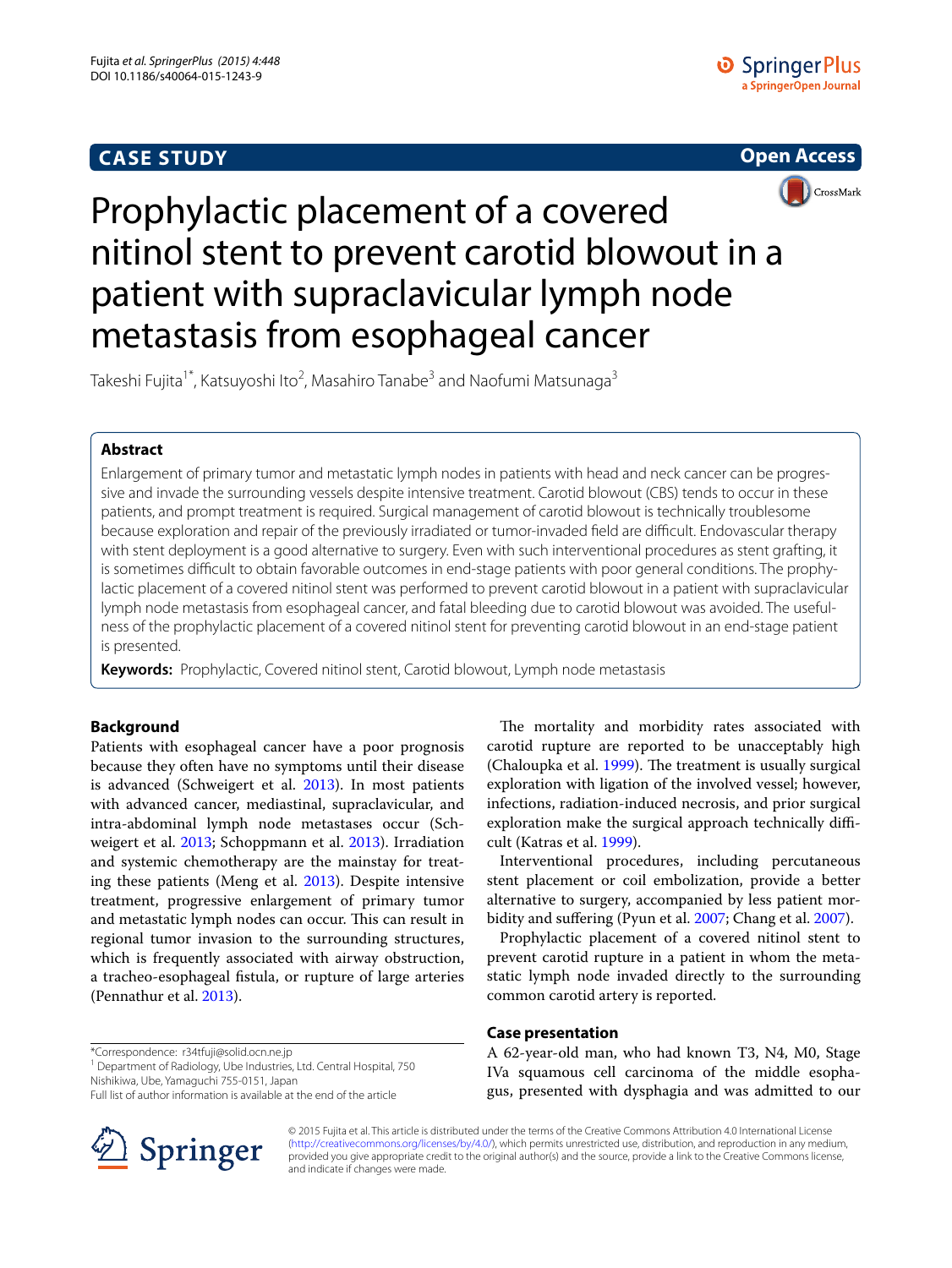institute. Regional radiotherapy extending from the supraclavicular fossa to the pericardial area, including the entire mediastinum, was planned. A total dose of 50.4 Gy of radiation therapy was delivered and systemic chemotherapy consisting of low-dose cisplatin and 5FU was concurrently performed. Eight months after the initial treatment, right supraclavicular lymph node enlargement was seen on follow-up computed tomography (CT). Although 20 Gy of additional irradiation were given to the right supraclavicular fossa, the metastatic lymph node enlarged and invaded the surrounding soft tissue. Left common carotid artery was confirmed to be intact on contrast enhanced CT.

Inspection of the neck confirmed the presence of a large mass in the right supraclavicular region with carotid sheath invasion. Necrotic skin caused by the irradiation was also observed within the tumor. As a result, direct pulsation of the common carotid artery was visualized in the cutaneous pocket on gross examination (Fig. [1](#page-1-0)).

It was determined that the patient's condition was critical, and the decision was made to proceed with a percutaneous interventional approach (Fig. [2](#page-1-1)). It was decided that a covered nitinol stent graft could be placed to prevent rupture of the right carotid artery.

After obtaining written, informed consent from the patient, an 8-French (8-Fr) angiographic sheath was placed via the right femoral artery. Radiopaque markers were placed on the right neck surface as markers of the appropriate position planned for placing the stent by adhesive tape before the procedure. A 4-Fr headhunter catheter was then inserted into the right common carotid artery, and angiographic examination was performed.

An angiogram showed a pathologic condition located at the midpoint between the origin of the right common carotid artery and the carotid bifurcation. The



<span id="page-1-1"></span>tomography (CT) in the coronal view shows the tumor invading to the right cervical region of the patient, and a large cutaneous pocket adjacent to the right carotid artery is revealed (*arrow*)

radiopaque markers were placed on the neck surface to mark the appropriate position where it was planned to place the stent (Fig. [3](#page-1-2)).

A covered stent graft (Niti-S stent, Taewoong Medical, Seoul, Korea), with a body diameter of 10 mm and a length of 60 mm, was advanced along the stiff guide wire to the right carotid artery in a similar way reported by previous studies (Chang et al. [2007;](#page-3-7) Chaloupka et al. [1999](#page-3-4)).

The stent was deployed to fully cover the artery that the adjacent tumor had invaded and threatened to cause impending rupture, with reference to the body markers. The distal end of the stent was placed below the carotid

<span id="page-1-0"></span>

**Fig. 1** Photograph of the affected area. The metastatic lymph node accompanied with necrotic tissue after irradiation in the right supraclavicular region destructively invades the surrounding cervical area of the patient. The right carotid sheath and arterial pulsation are confirmed in the cutaneous pocket under direct vision (*arrow*)



<span id="page-1-2"></span>**Fig. 3** Right carotid angiogram. Radiopaque marker indicating the location of the cutaneous pocket between the origin of the right common carotid artery and the carotid bifurcation is placed on the surface of the patient's neck (*arrow*)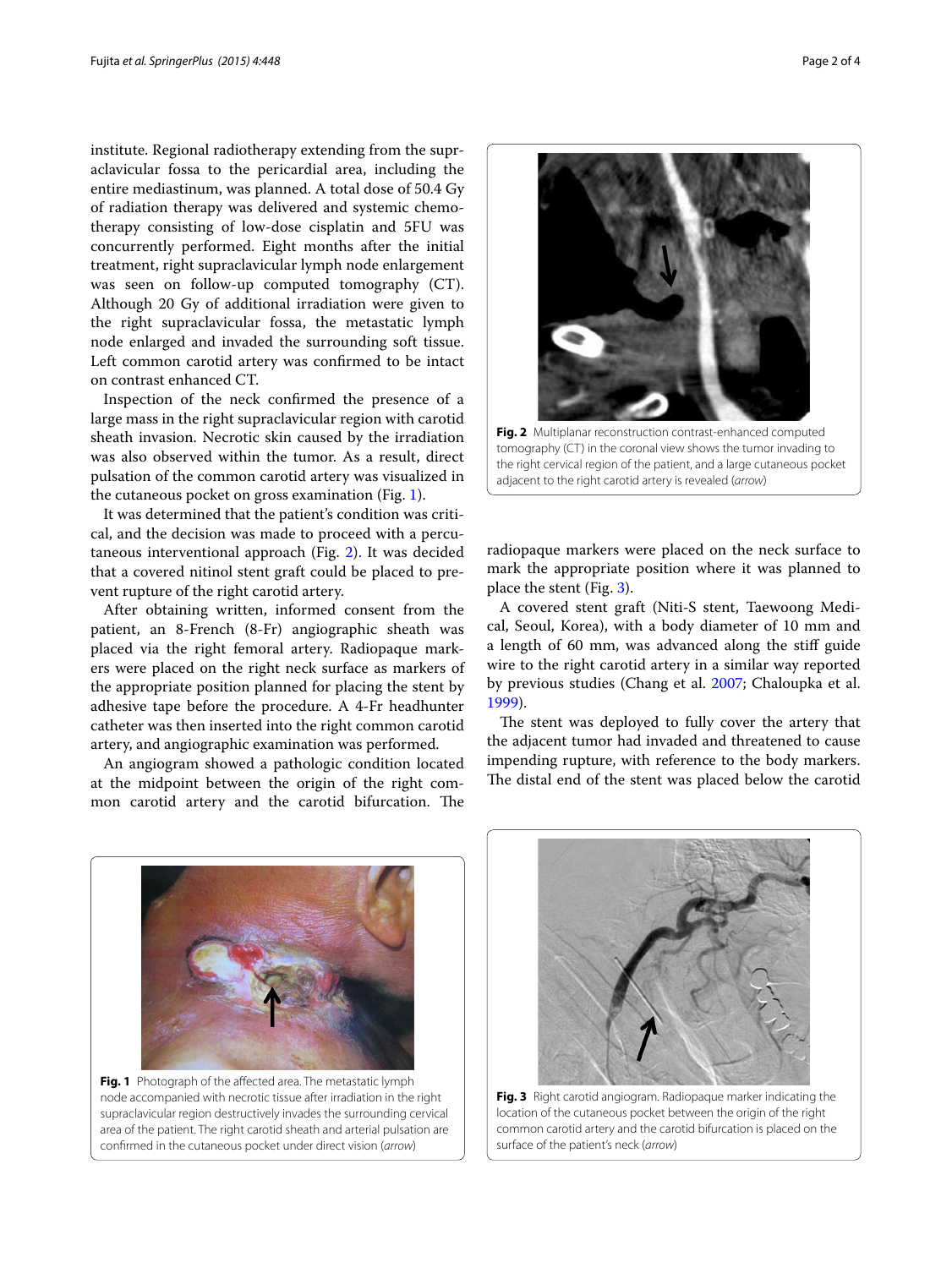bifurcation, and the proximal end was placed at the origin of the common carotid artery.

A carotid artery angiogram showed the full expansion and accurate positioning of the stent after stent placement (Fig. [4\)](#page-2-0). The patient was asymptomatic and had no neurological problems related to the procedure. Antiplatelet was not administrated because of his poor general condition.

After 2 months, cervical contrast-enhanced CT revealed that the blood flow through the carotid artery was intact (Fig. [5](#page-2-1)). Despite subsequent palliative treatment, the patient died 7 months after stent placement due to a respiratory infection. Rupture of the carotid artery did not occur while the patient was alive.

### **Discussion**

Carotid blowout, or rupture of the carotid artery, is one of the most feared complications of head and neck treatment for malignant disease. Risk factors for CBS include wound infection, radiation therapy, radical resection and stripping of the carotid sheath, flap necrosis with carotid exposure and recurrent tumor (Pyun et al. [2007](#page-3-6); Chang et al. [2007,](#page-3-7) [2008](#page-3-8)).

Recurrence or regrowth of supraclavicular lymph node metastases is sometimes encountered in patients with advanced head and neck cancer. A metastatic lymph node could directly infiltrate the surrounding structure and lead to the rupture of the carotid artery (Chang et al. [2007](#page-3-7)).

Especially in patients with advanced cancer, carotid artery rupture is life-threatening. Prompt treatment is required because patients with CBS have a 60 % risk of



<span id="page-2-0"></span>**Fig. 4** A 60-mm-long, 10-mm-diameter covered stent graft, which protects the artery from direct invasion by the tumor, is deployed in the right carotid artery (*arrows*)



<span id="page-2-1"></span>**Fig. 5** Multiplanar reconstruction contrast-enhanced CT in a sagittal view 2 months after stent placement shows full expansion of the stent and favorable patency of the carotid artery

neurological morbidity and a 40 % risk of mortality (Citardi et al. [1995](#page-3-9)). Treatment for CBS includes surgery with resection and reconstruction of carotid artery ligation. Recently, endovascular procedures, including embolization with platinum coils and stent-graft placement, have also been useful for the treatment of a ruptured carotid artery. These procedures have many advantages over surgical techniques due to their high success rate, reduced invasiveness, and lower late complication rate (Pyun et al. [2007](#page-3-6); Chang et al. [2007](#page-3-7), [2008\)](#page-3-8).

Many reports have described the usefulness of covered stent placement and coil embolization in patients with active bleeding due to CBS or impending carotid rupture; however, few reports have described the prophylactic placement of covered stents (Bates and Shamsham [2003](#page-3-10)). A covered stent-graft could protect the carotid artery from direct tumor infiltration. As a consequence, CBS and formation of a pseudoaneurysm can be prevented.

The current patient presented without episodes of hemorrhage or impending carotid rupture, but the tumor was located in the right supraclavicular fossa and invaded to the adjacent carotid sheath, suggesting impending carotid rupture or formation of a pseudoaneurysm that necessitated emergency treatment. Due to the fact that the general performance status of these patients is often poor, it was assumed that inserting the stent for the purpose of managing the massive bleeding in end-stage patients before the carotid artery were to rupture would be preferable. In addition, once the CBS occurs in these patients, their status is usually worse than at the time of initial chemoradiotherapy. Thus, a vascular intervention